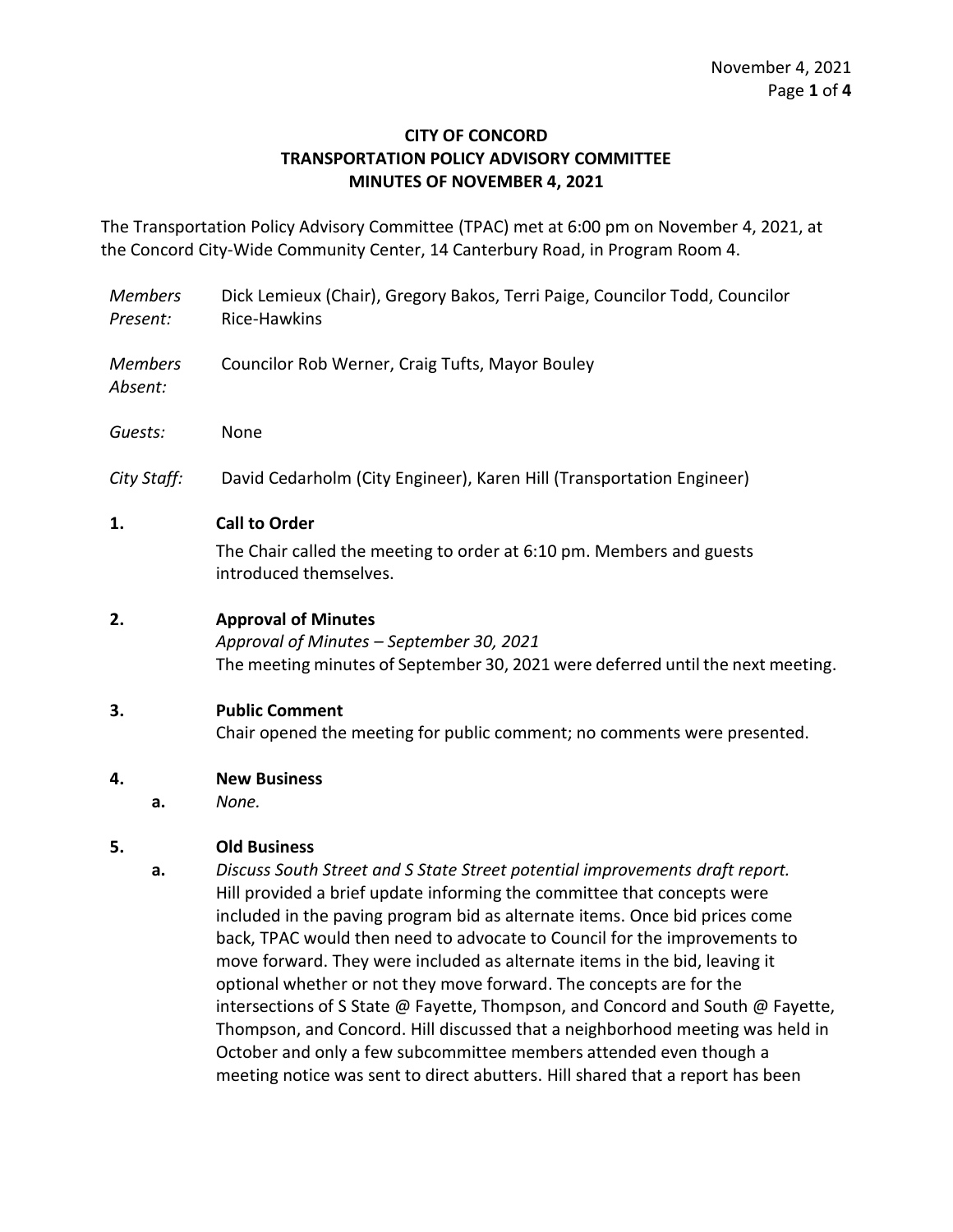drafted by Sam Durfee, Senior Planner but it will need to be updated with costs and endorsed by TPAC at a future meeting.

The report highlights the benefits of installing bumpouts which include improving pedestrian safety by increasing pedestrian visibility, decreasing pedestrian exposure by shortening crossing distances and reducing vehicle turn speeds, traffic calming, improving pedestrian connectivity (Pedestrian Master Plan), reducing instances of illegal parking, and improving aesthetics by providing opportunities for landscaping and placemaking in the urban core.

Hill asked the committee, if the improvements move forward, about eliminating a crosswalk at each S State Street intersection, to encourage usage of the crosswalk with bumpouts. The committee would like to maintain all crosswalks, stating that pedestrians will cross regardless and having a crosswalk improves safety.

**b.** *Discussion surrounding neighborhood traffic and speed and cut through concerns.* Hill is compiling a list of top streets with speeding and traffic concerns from City Councilors. TPAC can discuss list of streets and revisit neighborhood traffic recommendations at a future meeting. Hill will share the City's 2005 Traffic Management Plan with committee members to review for relevance and necessary updates.

# **6. Consent Reports**

- **a.** *Acceptance of Subcommittee Minutes*
	- *i. TPAC-BP: None*
	- *ii. TPAC-PT: None*

# **7. City Council Meeting Update**

N Main Street bus stops have been moved/consolidated with Council approval. Council approved NH Highway Safety grant funds for roadway patrols.

# **8. TPAC Referrals from City Council, Staff and Chair**

**a.** *Councilor Rice Hawkins introduced constituent concerns at intersection on East Side Drive and S Curtisville Road.*  Hill will add the concern to the December TOC Meeting agenda for discussion.

# **9. Status Report on Subcommittees**

- **a.** *Bicycle / Pedestrian Committee (TPAC-BP), Craig Tufts* The subcommittee did not meet last month. Craig Tufts absent, no update.
- **b.** *Traffic Operations Committee (TOC), Karen Hill*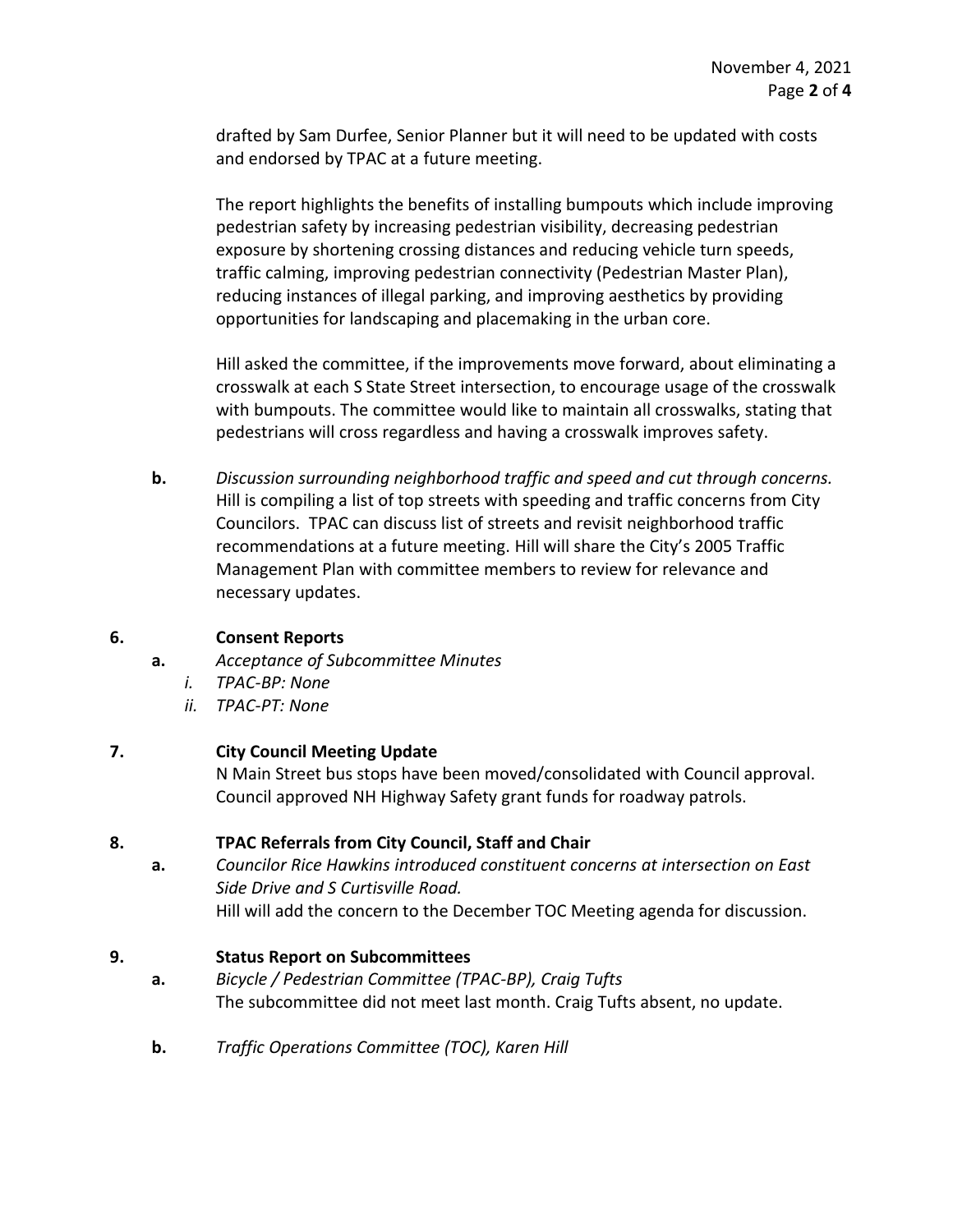Hill shared the October TOC meeting agenda. Hill provided a brief update on the Hoit/Mountain Road intersection and the potential to submit the intersection for a NHDOT Rodway Safety Audit (RSA).

**c.** *Public Transportation Committee (TPAC-PT), Terri Paige* Paige discussed the need to hold a quarterly meeting in December. Paige mentioned a grant that CAT received that will allow them to stay fare-free through FY-2023. Paige is still looking for drivers, she is hopeful that the recent pay increase will draw some interest.

Paige mentioned the need for an on-demand response service in Concord. CAT is wanting to expand their taxi voucher program but are prevented by limited taxi services in Concord.

#### **10. Staff Updates**

- **a.** *Storrs Street Extension (CIP 18)* No discussion.
- **b.** *Whitney Road / Hoit Road Intersection (CIP 30)* The City's contractor, FL Merrill is working on Whitney Road improvements and slopes in NHDOT ROW for now. The work will begin on the large roundabout in the spring.
- **c.** *Merrimack River Greenway Trail (CIP 543)* Conservation easement is holding up the cornfields project. Cedarholm to follow up with Lemieux and Bakos on letter received from NHDOT.
- **d.** *Langley Parkway Phase Three (CIP 40)* No discussion.

# **e.** *Loudon Road Bridge (CIP 588)*

Cedarholm provided an update on the GACIT Hearing and the status of the Loudon Road Bridge project. He indicated that the Engineering Study Report determined \$22.4 million is needed to construct the preferred alternative versus the \$8.7 million that is currently in the Ten-Year Plan (TYP). He discussed the need to hold a public informational meeting for the project. NHDOT also requested barrier between the Shared-Use Path (SUP) and the roadway, that has been included in the above inflated cost. NHDOT is working on a Municipal Agreement with the City that will also include language regarding the Exit 14 project and Bow-Concord widening.

**f.** *I-93 Bow-Concord See item 10e above.*